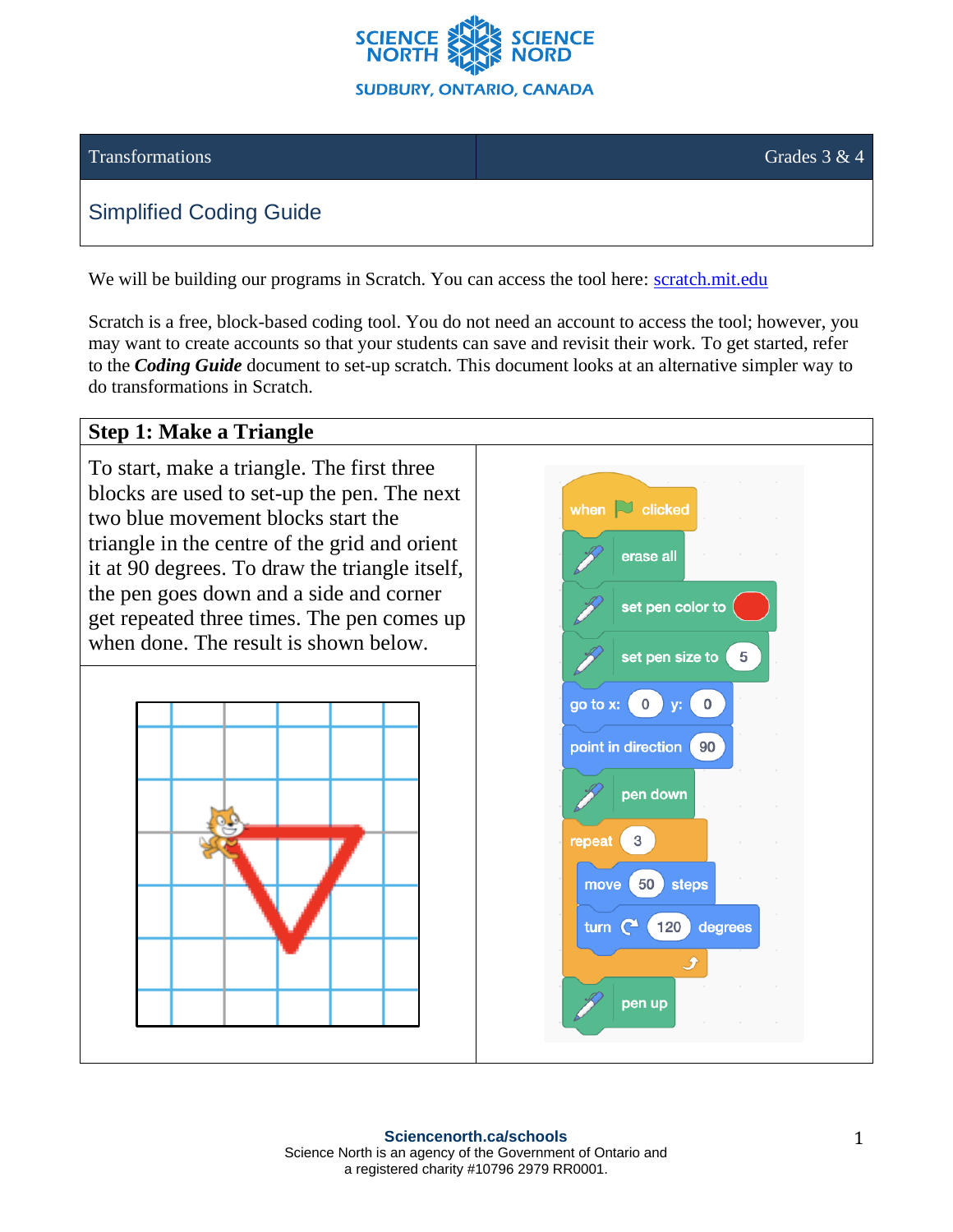

### **Step 2: Translation**

To translate the triangle, duplicate the original code for making the triangle. Replace the erase all with a wait, so the second triangle is better shown. For the translation, change the x and y coordinates from (0,0). In this case the coordinates are (60,60) but any coordinates could be picked.



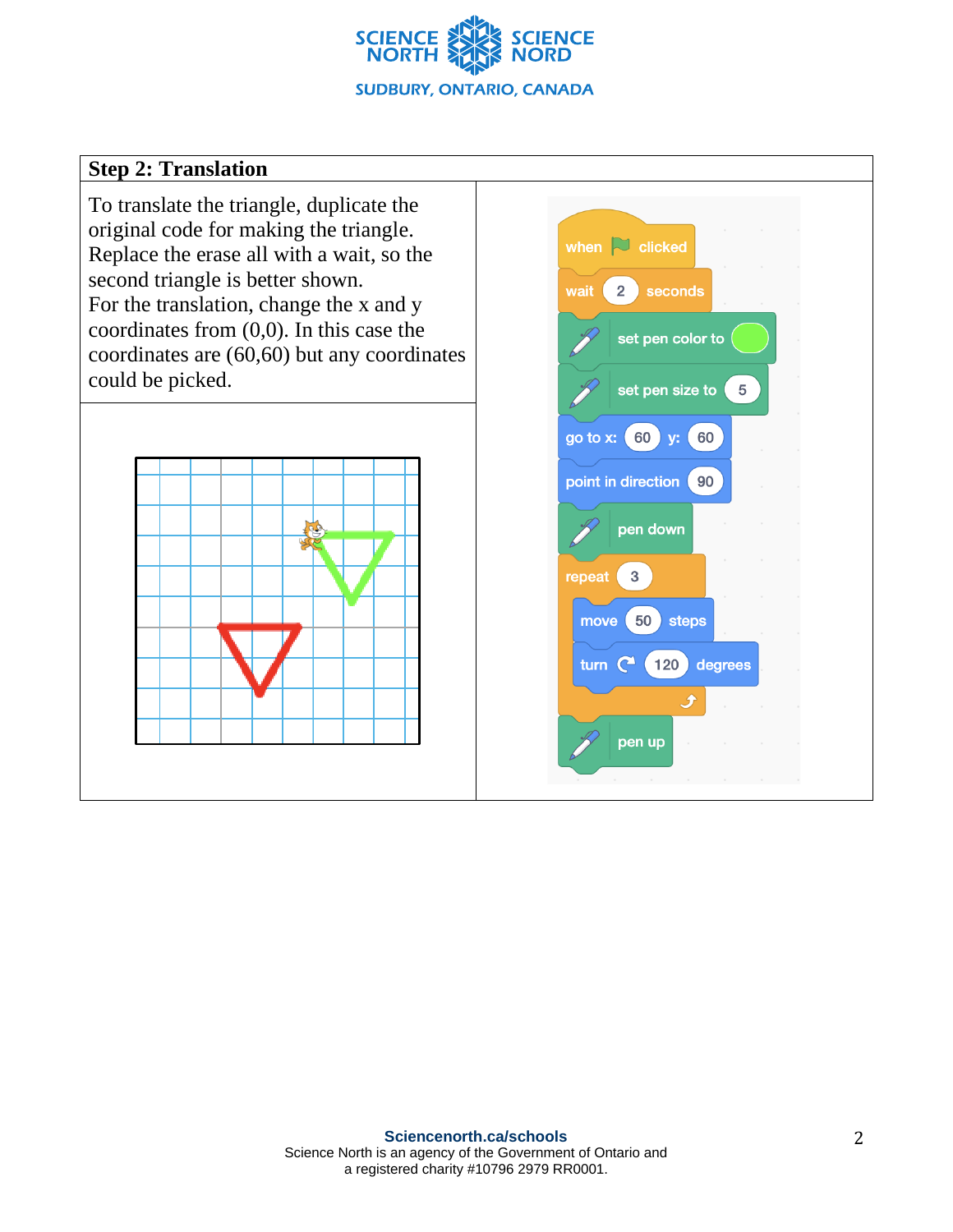

# **Step 3: Rotation**

To rotate the triangle, duplicate the original code for making the triangle. Replace the erase all with a wait, so the second triangle is better shown.

For the rotation, change the block 'point in direction' to something different. In this example we rotated the triangle by 90 degrees around the middle, so it points towards 180 degrees.



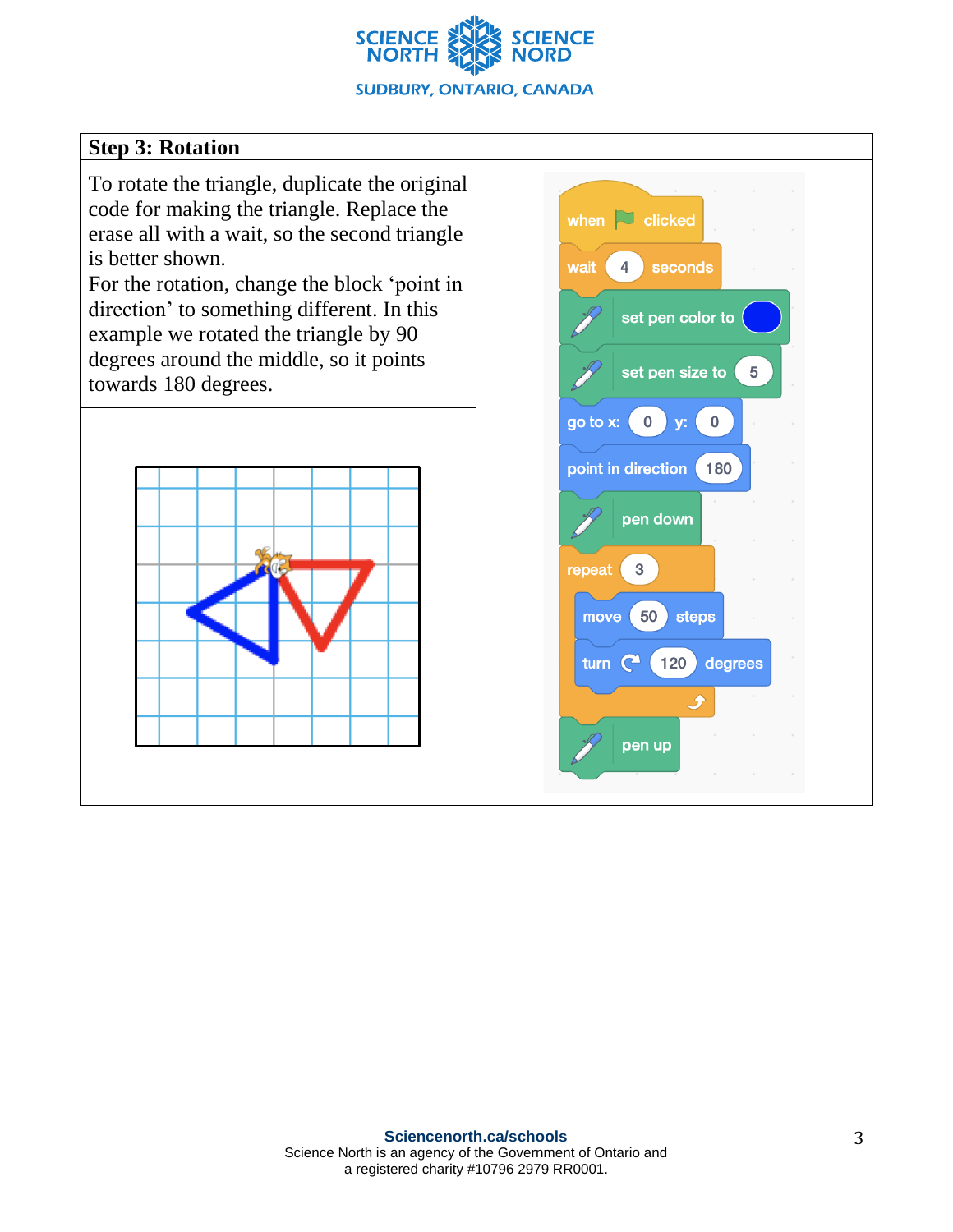

### **Step 4: Reflection**

To reflect the triangle, duplicate the original code for making the triangle. Replace the erase all with a wait, so the second triangle is better shown. For the rotation, everything stays the same but instead of rotating clockwise, the turn is counter-clockwise. The degrees turned are still the same.